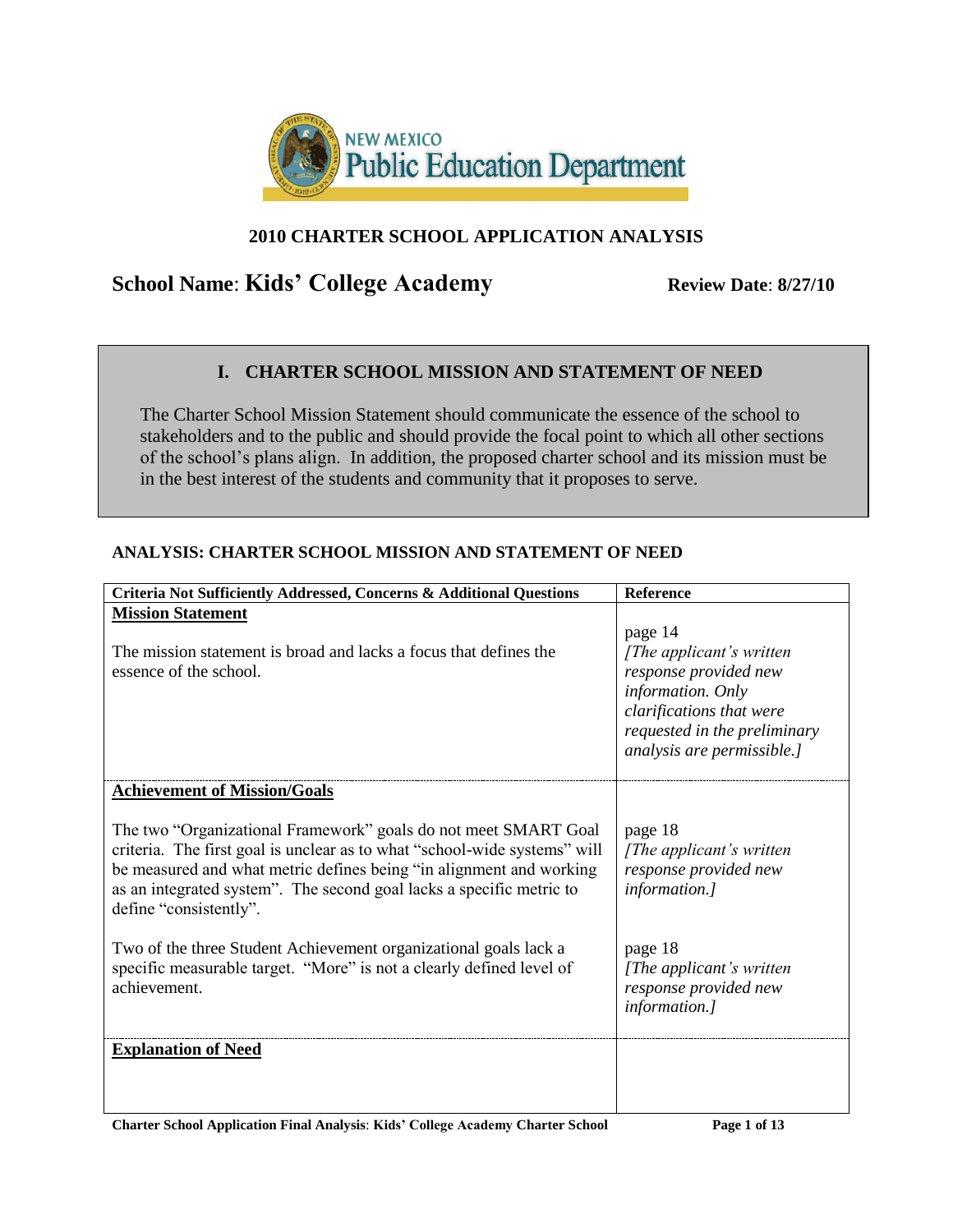#### **II. EDUCATIONAL PLAN**

The educational plan should describe who the school expects to serve; what the students will achieve; how they will achieve it; and how the school will evaluate performance. It should provide a clear picture of what a student who attends the school will experience in terms of educational climate, structure, materials, schedule, assessment and outcomes.

#### **ANALYSIS: CURRICULUM FRAMEWORK**

| Criteria Not Sufficiently Addressed, Concerns & Additional Questions                                                                                                                                                                                                                                                                                                                                                                                                                                                                                                                                                                                                                                                                                                                                                                                                           | Reference                                                                          |
|--------------------------------------------------------------------------------------------------------------------------------------------------------------------------------------------------------------------------------------------------------------------------------------------------------------------------------------------------------------------------------------------------------------------------------------------------------------------------------------------------------------------------------------------------------------------------------------------------------------------------------------------------------------------------------------------------------------------------------------------------------------------------------------------------------------------------------------------------------------------------------|------------------------------------------------------------------------------------|
| <b>Philosophy and Approach to Instruction</b><br>"Rigor, relevancy and relationship" (W.R. Daggett Ed. D.) is described<br>as the focus for delivery of instruction through a collection of<br>differentiated research-based programs. However, the application lacks                                                                                                                                                                                                                                                                                                                                                                                                                                                                                                                                                                                                          | pages 25-26<br>[The applicant's written<br>response provided new                   |
| meaningful detail in describing the essence of "rigor, relevancy and<br>relationships" and how, as a philosophy, it will provide the required<br>focus for delivery of the many approaches to instruction. Numerous<br>programs and strategies are identified, including Multiple Intelligences,<br>differentiated instruction, cooperative learning, small groups, hands-on<br>inquiry based learning, workshop model teaching, learning in all<br>content areas within heterogeneous, homogeneous flexible grouping,<br>best practices for English Language Learners (ELL) instruction, Guided<br>Language Acquisition Design (G.L.A.D.), extended learning time, an<br>alternative calendar, and a K-8 seamless configuration. A clear<br>description, however, of how all of these educational approaches will<br>combine to support the educational plan is not provided. | information.]                                                                      |
| <b>Description of the Curriculum</b>                                                                                                                                                                                                                                                                                                                                                                                                                                                                                                                                                                                                                                                                                                                                                                                                                                           |                                                                                    |
| Some programs have tentatively been identified for instruction in<br>Language Arts, Math and Science, but not at all grade levels. Programs<br>or curriculum needed to complete a vertical K-8 alignment have been<br>neither selected nor developed.                                                                                                                                                                                                                                                                                                                                                                                                                                                                                                                                                                                                                          | pages 26-28<br>[The applicant's written<br>response provided new<br>information.]  |
| The description of the curriculum for Social Studies, Technology,<br>Visual and Performing Arts, and Physical Education lacks sufficient<br>information and detail to determine whether or not it has been<br>developed or will be selected/purchased. No plan is provided for<br>development and/or selection/purchase of the curriculum for these<br>areas.                                                                                                                                                                                                                                                                                                                                                                                                                                                                                                                  | pages 26-28<br>[The applicant's written]<br>response provided new<br>information.] |
| The applicants indicate that the full scope and sequence is to be<br>developed by members of the Governing Council by December 1, 2010;                                                                                                                                                                                                                                                                                                                                                                                                                                                                                                                                                                                                                                                                                                                                        | page 28<br>[The applicant's written                                                |

**Charter School Application Final Analysis**: **Kids' College Academy Charter School Page 2 of 13**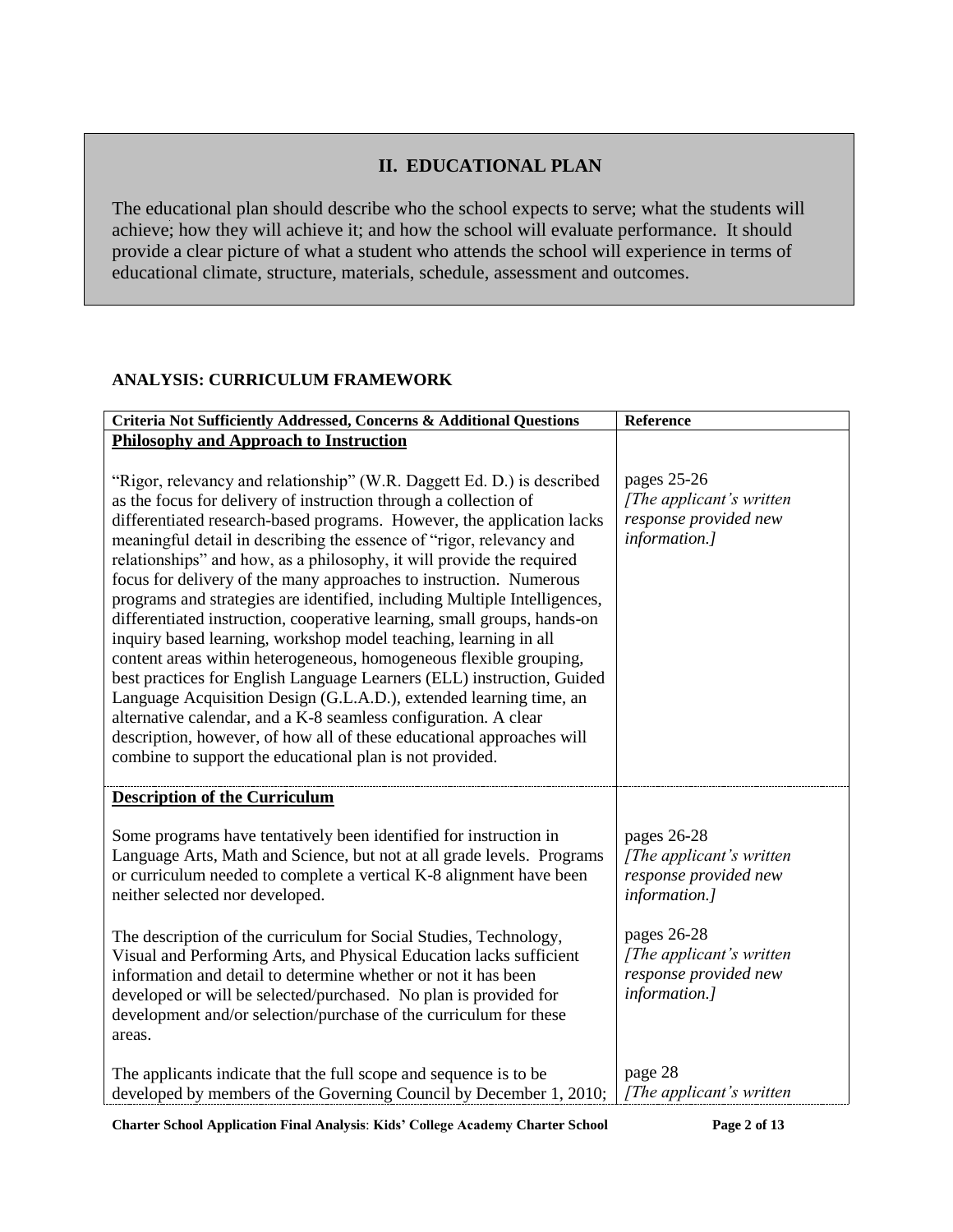| however, details such as the process to be used, which content areas<br>will be addressed, and resources to be utilized in the development are<br>not provided.                                                                                                                                                                                                                                                                                                                                                     | response provided new<br>information.]                                                            |
|---------------------------------------------------------------------------------------------------------------------------------------------------------------------------------------------------------------------------------------------------------------------------------------------------------------------------------------------------------------------------------------------------------------------------------------------------------------------------------------------------------------------|---------------------------------------------------------------------------------------------------|
| The Mission Statement and supporting core values presented on pages<br>14-17 include references to career goals, career paths and a career<br>development component; however, the description of the curriculum<br>fails to provide a clear plan or enough details to understand how career<br>development will be a curricular focus in alignment with the mission.                                                                                                                                                | pages 14-17<br>[The applicant's written]<br>response provided new<br>information.]                |
| <b>Alignment with NM Standards</b>                                                                                                                                                                                                                                                                                                                                                                                                                                                                                  |                                                                                                   |
| Although an assurance is provided that KCAC will implement a<br>curriculum aligned to New Mexico Standards, the alignment process<br>and specific timeline to be used is not provided.                                                                                                                                                                                                                                                                                                                              | pages 28-29<br>[The applicant's written<br>response provided new<br>information.]                 |
| <b>Strategies and Methods</b>                                                                                                                                                                                                                                                                                                                                                                                                                                                                                       |                                                                                                   |
| The application lists seven topics for professional development. The<br>topics include Marzano strategies which have been unmentioned to this<br>point in the application. No explanation or rationale is provided as to<br>why these topics were selected from among the many strategies and<br>methods listed for possible implementation. Insufficient information is<br>provided to ensure that all teachers will be trained for implementation<br>of all the methods and programs outlined in the application. | pages 31 and 25-26<br>[The applicant's written]<br>response provided new<br>information.]         |
| The Mission Statement includes reference to students becoming<br>bilingual. The 910B5 projects that all students will be counted for<br>bilingual funding and receive 3 hours of bilingual instruction. This<br>funding is dependent on approval of an application. However, the<br>educational plan does not clearly provide information in regard to a<br>specific Bilingual Model as identified by the NM Public Education<br>Department and required for the application process.                               | 910B5 Provided in Appendix<br>[The applicant's written]<br>response provided new<br>information.] |

# **ANALYSIS: EDUCATIONAL PROGRAM**

| <b>Criteria Not Sufficiently Addressed, Concerns &amp; Additional Questions</b>                                                                                                                                                                                                                                                    | <b>Reference</b>                                                               |
|------------------------------------------------------------------------------------------------------------------------------------------------------------------------------------------------------------------------------------------------------------------------------------------------------------------------------------|--------------------------------------------------------------------------------|
| <b>Length of School Day and School Year</b><br>Because the application does not identify what is incorporated in the<br>school day (i.e., whether lunch is included in the 7.5 hours Monday<br>through Thursday and the 3.5 hours on Friday) it is not possible to<br>correctly calculate the total number of instructional hours. | page 32<br>[The applicant's written]<br>response provided new<br>information.] |
| Grade Levels, Class Size and Projected Enrollment                                                                                                                                                                                                                                                                                  |                                                                                |
| The total projected full enrollment stated on page 33 does not agree<br>with the full enrollment stated on the Application Cover Sheet, page 5.<br>On page 33, Maximum enrollment is stated as 320 K-8 students with an                                                                                                            | pages 5 and 33<br>[The applicant's written]<br>response provided new           |
|                                                                                                                                                                                                                                                                                                                                    |                                                                                |

**Charter School Application Final Analysis**: **Kids' College Academy Charter School Page 3 of 13**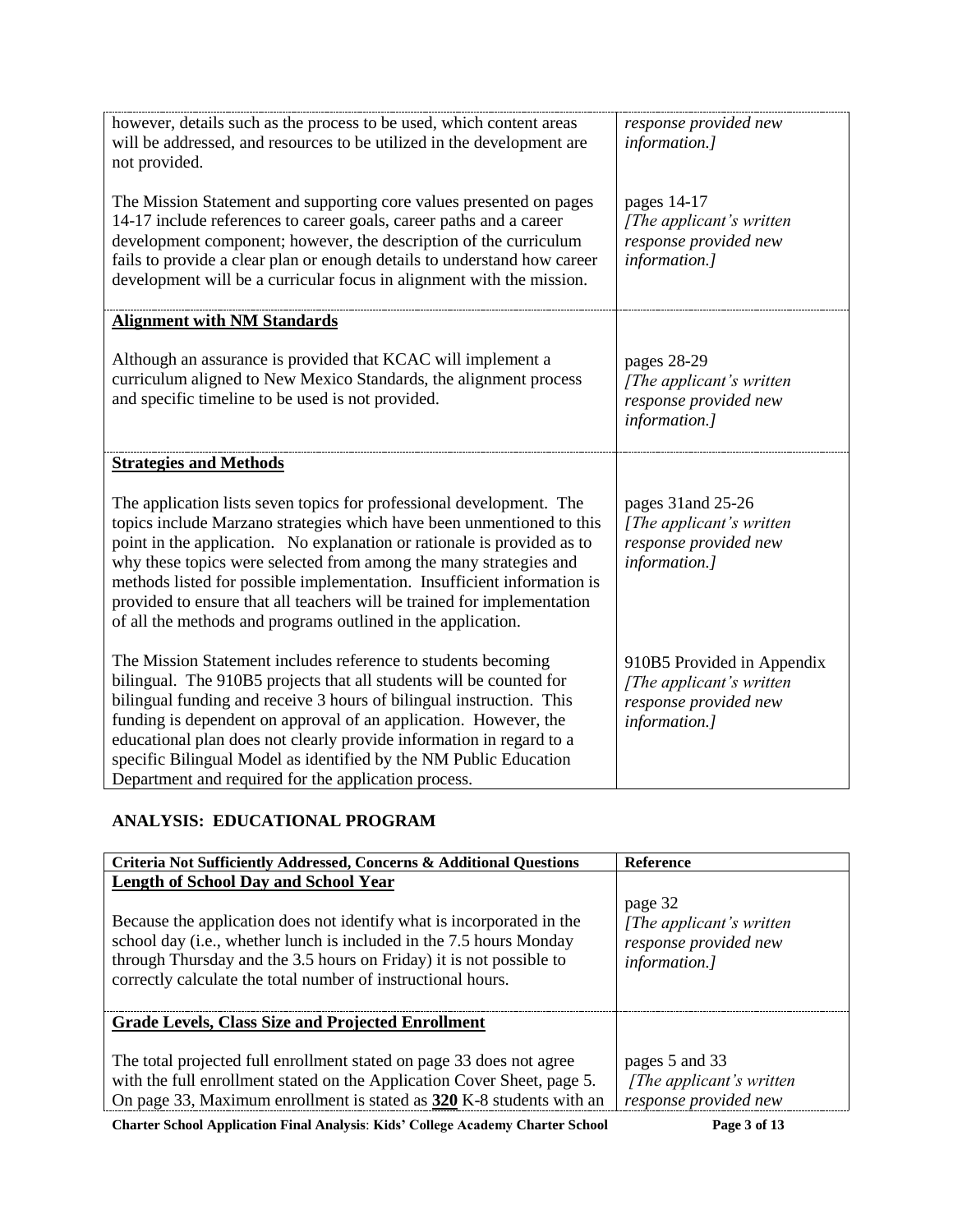| indication that there will be an additional 30 preschool students. On the   <i>information.</i> ]<br>Application Cover Sheet, page 5, full enrollment is stated as 360 plus<br>30 preschool students. |  |
|-------------------------------------------------------------------------------------------------------------------------------------------------------------------------------------------------------|--|
| <b>Graduation Requirements (if applicable)</b>                                                                                                                                                        |  |
| N/A                                                                                                                                                                                                   |  |

#### **ANALYSIS: STUDENT PERFORMANCE EXPECTATIONS**

| Criteria Not Sufficiently Addressed, Concerns & Additional Questions                                                                                                                                                                          | <b>Reference</b>                                                               |
|-----------------------------------------------------------------------------------------------------------------------------------------------------------------------------------------------------------------------------------------------|--------------------------------------------------------------------------------|
| <b>Student-centered SMART Goals</b><br>The three annual student-centered performance goals (Reading, Math<br>and Written Language) lack a specific measurable target. "Better than<br>average" is not a clearly defined level of achievement. | page 34<br>[The applicant's written]<br>response provided new<br>information.] |
| Alignment                                                                                                                                                                                                                                     |                                                                                |

# **ANALYSIS: PLAN FOR EVALUATING STUDENT PERFORMANCE**

| Criteria Not Sufficiently Addressed, Concerns & Additional Questions                                                                                                                                                                                                                                                                                                                                                                                                                                                                                                                                                                    | Reference                                                                                 |
|-----------------------------------------------------------------------------------------------------------------------------------------------------------------------------------------------------------------------------------------------------------------------------------------------------------------------------------------------------------------------------------------------------------------------------------------------------------------------------------------------------------------------------------------------------------------------------------------------------------------------------------------|-------------------------------------------------------------------------------------------|
| <b>Types of Assessments</b><br>The listing of the assessments to be used fails to provide the proposed<br>school's overall assessment plan specific to grade levels, what is being<br>measured, and when. For example, the DIBELS is not available<br>through the 8 <sup>th</sup> grade level; the NM Standards-Based Assessment is not<br>administered until the $3rd$ grade level. DBAs are defined in this<br>application's Acronyms List (Appendix F) as Data Based Assessments,<br>but referred to in the narrative as District Benchmark Assessments. A<br>specific comprehensible description of the assessment plan is lacking. | pages 35-36<br>[The applicant's written]<br>response provided new<br><i>information.]</i> |
| <b>Timeline for Achievement</b>                                                                                                                                                                                                                                                                                                                                                                                                                                                                                                                                                                                                         |                                                                                           |
| <b>Corrective Action</b><br>Based on the definitions provided in the Application glossary,<br>"corrective action" is not addressed and is confused with "Remediation"<br>for students not achieving standards".                                                                                                                                                                                                                                                                                                                                                                                                                         | pages 36-37<br>The applicant's written<br>response provided new<br>information.           |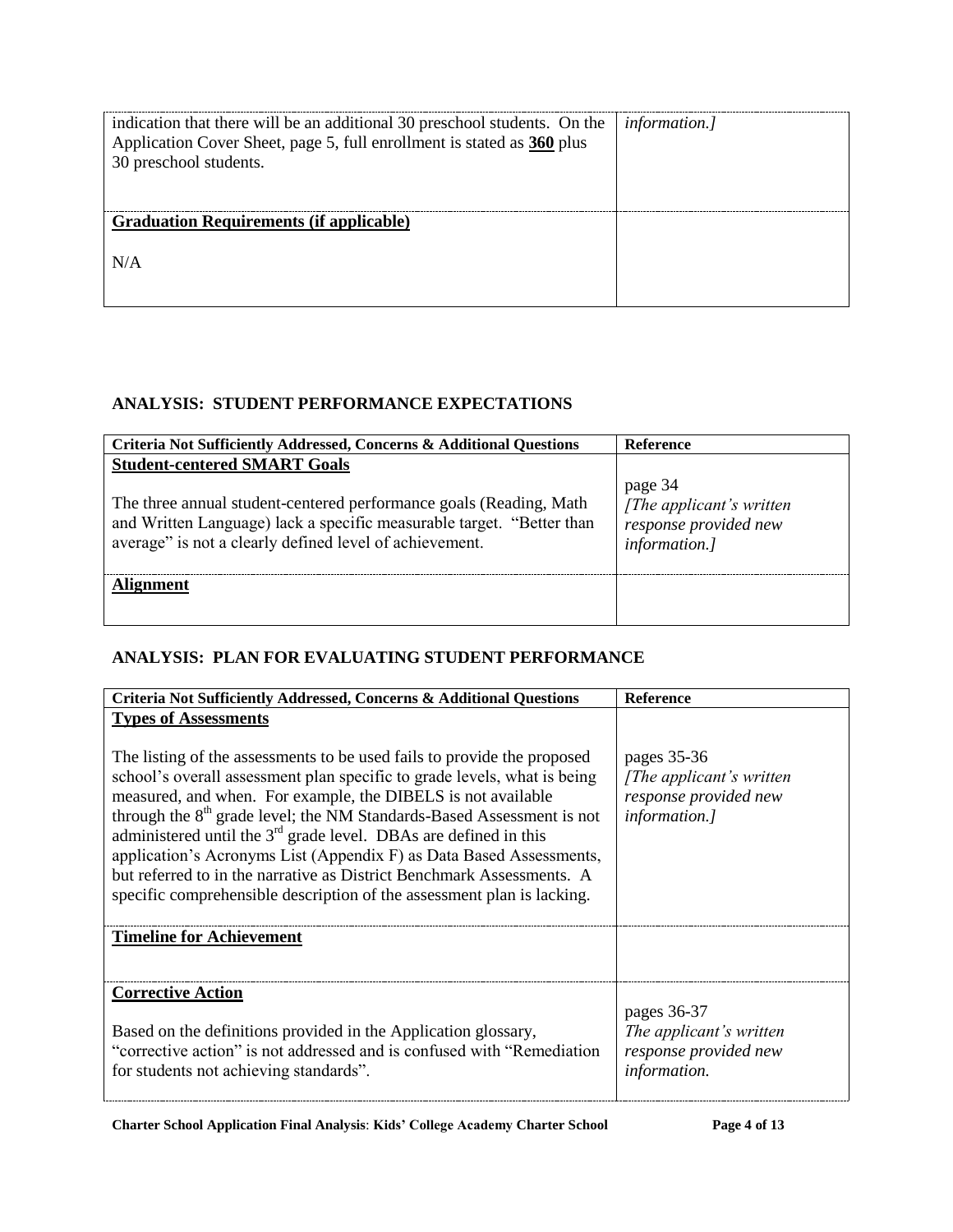| <b>Remediation</b><br>Remediation is addressed under "corrective action" indicating<br>confusion. | pages 36-37<br>The applicant's written<br>response acknowledges the<br>concern. |
|---------------------------------------------------------------------------------------------------|---------------------------------------------------------------------------------|
| <b>Additional Assessments</b>                                                                     |                                                                                 |
| <b>Documentation and Reporting</b>                                                                |                                                                                 |

#### **ANALYSIS: SPECIAL POPULATIONS**

| Criteria Not Sufficiently Addressed, Concerns & Additional Questions                                                                                                                                                                                                                                                                                                                                                                                                                     | <b>Reference</b>                                                                            |
|------------------------------------------------------------------------------------------------------------------------------------------------------------------------------------------------------------------------------------------------------------------------------------------------------------------------------------------------------------------------------------------------------------------------------------------------------------------------------------------|---------------------------------------------------------------------------------------------|
| <b>Modifications to meet Individual Student Needs</b>                                                                                                                                                                                                                                                                                                                                                                                                                                    |                                                                                             |
|                                                                                                                                                                                                                                                                                                                                                                                                                                                                                          |                                                                                             |
|                                                                                                                                                                                                                                                                                                                                                                                                                                                                                          |                                                                                             |
| <b>Outline of Special Education Plan</b>                                                                                                                                                                                                                                                                                                                                                                                                                                                 |                                                                                             |
| A brief outline of a special education plan is included; however it is<br>written primarily in the form of assurances and includes insufficient<br>detail to provide a clear picture of how special education will be<br>managed in the proposed school. The plan does not address specifics<br>or examples of the continuum of services to be offered, examples of<br>modifications and accommodations, documentation, professional<br>development for staff, or other similar details. | pages $40-41$<br>[The applicant's written]<br>response provided new<br><i>information.]</i> |
| <b>Access to Ancillary Services</b>                                                                                                                                                                                                                                                                                                                                                                                                                                                      |                                                                                             |
|                                                                                                                                                                                                                                                                                                                                                                                                                                                                                          |                                                                                             |

# **III. FINANCIAL PLAN**

The Financial Plan should provide a description of how the school leadership intends to manage the school's finances, including assurances that public funds will be used appropriately and in compliance with all applicable federal and state requirements and laws. It should present a clear picture of the school's financial viability including the soundness of revenue projections; expenditure requirements; and how well the school's budget aligns with and supports implementation of the mission and educational plan.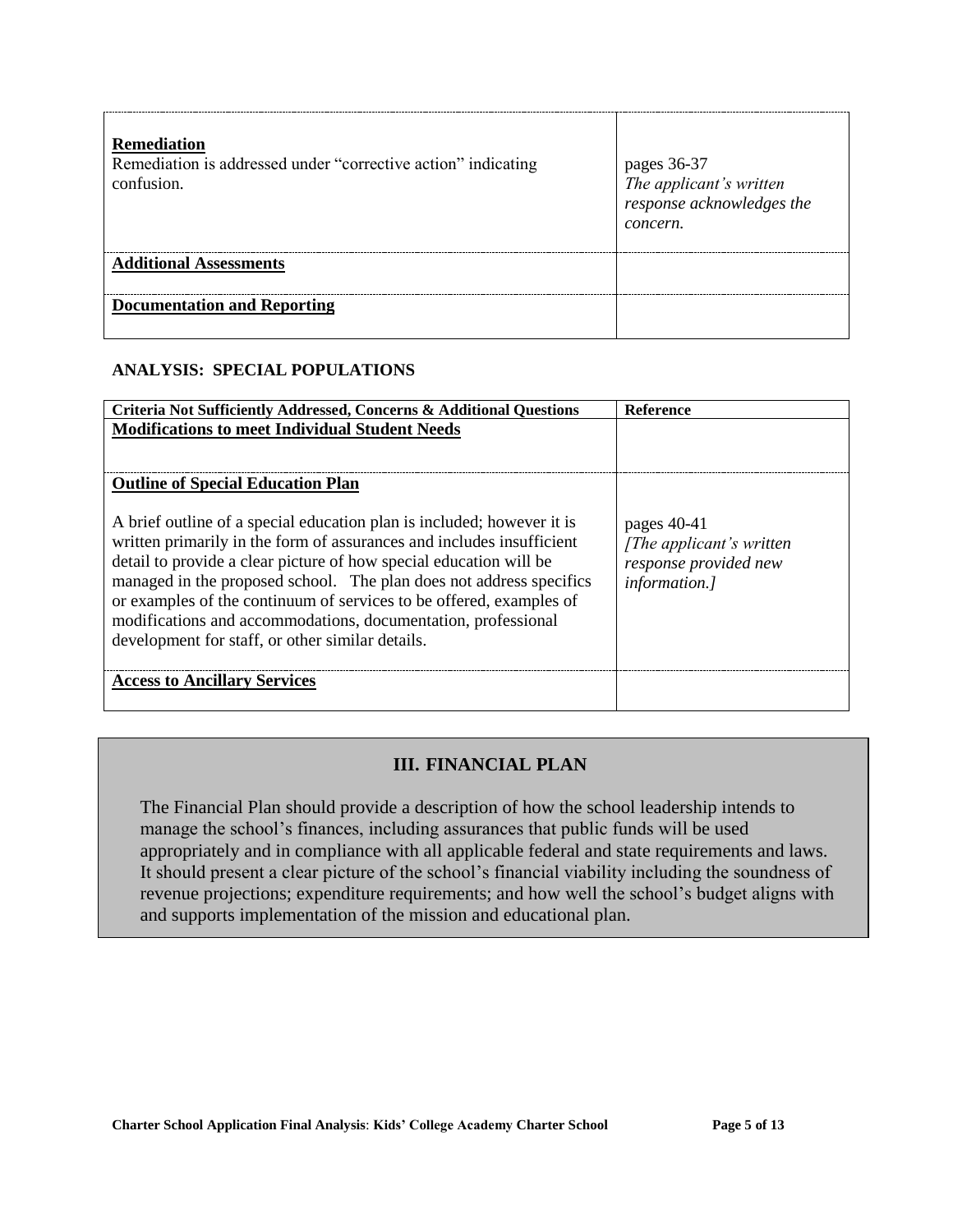#### **ANALYSIS: BUDGET**

| Criteria Not Sufficiently Addressed, Concerns & Additional Questions                                                                                                                                                                                                           |                             |                                                                                                                            |                                                                                        | Reference               |            |                                                    |
|--------------------------------------------------------------------------------------------------------------------------------------------------------------------------------------------------------------------------------------------------------------------------------|-----------------------------|----------------------------------------------------------------------------------------------------------------------------|----------------------------------------------------------------------------------------|-------------------------|------------|----------------------------------------------------|
| <b>Revenue Projection Form 910B5</b>                                                                                                                                                                                                                                           |                             |                                                                                                                            |                                                                                        |                         |            |                                                    |
| The Form 910B5 SEG Revenue Projection figures and the proposed<br>phase-in plan provided in the application do not match.<br>The first year SEG Revenue is based on 200 K-4 students; the first year<br>phase-in plan indicates 160 K-3 students. This inconsistency continues |                             |                                                                                                                            | pages 6 and 32-33, Form<br>910B5<br>[The applicant's written]<br>response provided new |                         |            |                                                    |
|                                                                                                                                                                                                                                                                                | throughout the 5-year plan. |                                                                                                                            |                                                                                        |                         |            | information.]                                      |
|                                                                                                                                                                                                                                                                                |                             |                                                                                                                            |                                                                                        |                         |            |                                                    |
|                                                                                                                                                                                                                                                                                |                             |                                                                                                                            |                                                                                        |                         |            |                                                    |
|                                                                                                                                                                                                                                                                                |                             |                                                                                                                            |                                                                                        |                         |            |                                                    |
|                                                                                                                                                                                                                                                                                |                             |                                                                                                                            |                                                                                        |                         |            |                                                    |
|                                                                                                                                                                                                                                                                                |                             |                                                                                                                            |                                                                                        |                         |            |                                                    |
|                                                                                                                                                                                                                                                                                |                             |                                                                                                                            |                                                                                        |                         |            |                                                    |
|                                                                                                                                                                                                                                                                                |                             | The inconsistencies in the application phase-in plan (page 6 and 32-33)                                                    |                                                                                        |                         |            |                                                    |
|                                                                                                                                                                                                                                                                                |                             | and the SEG Revenue Plan (Form 910B5) are shown below:                                                                     |                                                                                        |                         |            |                                                    |
|                                                                                                                                                                                                                                                                                |                             |                                                                                                                            |                                                                                        |                         |            |                                                    |
|                                                                                                                                                                                                                                                                                | PHASE IN PLAN               |                                                                                                                            |                                                                                        | <b>SEG REVENUE PLAN</b> |            |                                                    |
| Year                                                                                                                                                                                                                                                                           | Grade                       | Projected                                                                                                                  | Year                                                                                   | Grade                   | Projected  |                                                    |
|                                                                                                                                                                                                                                                                                | Levels                      | enrollment                                                                                                                 |                                                                                        | Levels                  | enrollment |                                                    |
| $\mathbf{1}$                                                                                                                                                                                                                                                                   | $K-3$                       | 160                                                                                                                        | 1                                                                                      | $K-4$                   | 200        |                                                    |
| $\overline{2}$                                                                                                                                                                                                                                                                 | $K-4$                       | 200                                                                                                                        | $\overline{2}$                                                                         | $K-5$                   | 240        |                                                    |
| $\overline{3}$                                                                                                                                                                                                                                                                 | $K-5$                       | 240                                                                                                                        | 3                                                                                      | $K-6$                   | 280        |                                                    |
| $\overline{4}$                                                                                                                                                                                                                                                                 | $K-6$                       | 280                                                                                                                        | 4                                                                                      | $K-7$                   | 320        |                                                    |
| $\overline{5}$                                                                                                                                                                                                                                                                 | $K-8$                       | 320                                                                                                                        | 5                                                                                      | $K-8$                   | 360        |                                                    |
|                                                                                                                                                                                                                                                                                | <b>5-Year Budget Plan</b>   |                                                                                                                            |                                                                                        |                         |            |                                                    |
|                                                                                                                                                                                                                                                                                |                             | Inconsistencies continue between the application narrative and the 5-                                                      |                                                                                        |                         |            |                                                    |
|                                                                                                                                                                                                                                                                                | Year Budget Plan:           |                                                                                                                            |                                                                                        |                         |            | [The applicant's written]<br>response provided new |
|                                                                                                                                                                                                                                                                                |                             |                                                                                                                            |                                                                                        |                         |            | information.]                                      |
|                                                                                                                                                                                                                                                                                |                             |                                                                                                                            |                                                                                        |                         |            |                                                    |
|                                                                                                                                                                                                                                                                                |                             |                                                                                                                            |                                                                                        |                         |            |                                                    |
|                                                                                                                                                                                                                                                                                |                             | For example, on page 41 the application uses the \$1,247,250.24<br>SEG figure which is based on 200 projected students and |                                                                                        |                         |            | (page 41 under VI.A.                               |
|                                                                                                                                                                                                                                                                                |                             | indicates that 10 certified teachers will be hired. In the same                                                            |                                                                                        |                         |            | <b>BUDGET)</b>                                     |
|                                                                                                                                                                                                                                                                                |                             | paragraph, the proposed plan is based on 160 projected students                                                            |                                                                                        |                         |            |                                                    |
|                                                                                                                                                                                                                                                                                |                             | and the illustration addresses 8 teachers to be hired.                                                                     |                                                                                        |                         |            |                                                    |
|                                                                                                                                                                                                                                                                                |                             | On page 47 under "Instructional Assistants": The application                                                               |                                                                                        |                         |            | page 47                                            |
|                                                                                                                                                                                                                                                                                |                             | states that there will be 2.0 FTE Instructional Assistants in year                                                         |                                                                                        |                         |            |                                                    |
|                                                                                                                                                                                                                                                                                |                             | one, increasing to 3.0 FTE in Years four and five. The budget                                                              |                                                                                        |                         |            |                                                    |
| plan for year one includes 2.5 FTE instructional assistants then                                                                                                                                                                                                               |                             |                                                                                                                            |                                                                                        |                         |            |                                                    |
| drops to 2.0 FTE for years two and three, then increases to 3.0<br>FTE in years four and five.                                                                                                                                                                                 |                             |                                                                                                                            |                                                                                        |                         |            |                                                    |

**Charter School Application Final Analysis**: **Kids' College Academy Charter School Page 6 of 13**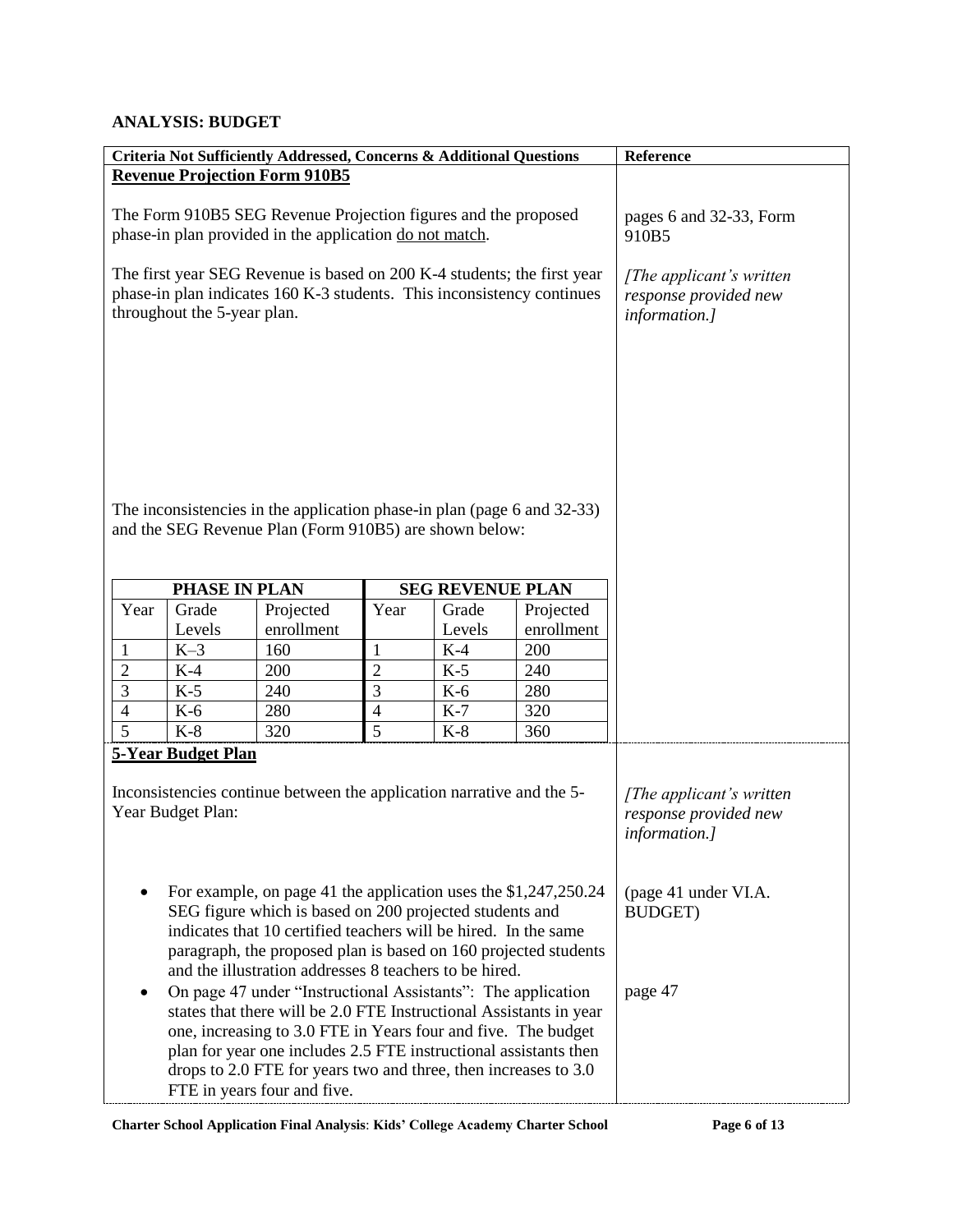| On page 69-70 under Projected Staffing: The 8 classroom<br>$\bullet$<br>teachers at a 20:1 ratio would be based on the proposed 160<br>students in year one. The 5-year budget plan indicates 10<br>classroom teachers, which would be correct based on the 200<br>students reflected in the Form 910B5 SEG revenue projection.<br>The Instructional Coach Position cited on page 56 as a member<br>٠<br>of the Academic Leadership Team and described on page 68 as<br>responsible for the duties of Curriculum Specialist, Professional<br>Development Coordinator and Assessment coordinator is not<br>included in the SEG budget plan and no other source of funding<br>is indicated.                                                                                                                                                                                                                                                                                                                                   | pages 69-70<br>pages 56 and 68                                                            |
|-----------------------------------------------------------------------------------------------------------------------------------------------------------------------------------------------------------------------------------------------------------------------------------------------------------------------------------------------------------------------------------------------------------------------------------------------------------------------------------------------------------------------------------------------------------------------------------------------------------------------------------------------------------------------------------------------------------------------------------------------------------------------------------------------------------------------------------------------------------------------------------------------------------------------------------------------------------------------------------------------------------------------------|-------------------------------------------------------------------------------------------|
| The Designated Nurse or trained Nurse Assistant position(s)<br>٠<br>described on page 69 as a member of the school's crisis team is<br>not included in the SEG budget plan and no other source of<br>funding is indicated.                                                                                                                                                                                                                                                                                                                                                                                                                                                                                                                                                                                                                                                                                                                                                                                                  | page 69                                                                                   |
| The Technology Teacher is not included in the SEG budget<br>٠<br>plan and no other source of funding is indicated.<br>The Special Education Teacher is not included in the SEG<br>٠                                                                                                                                                                                                                                                                                                                                                                                                                                                                                                                                                                                                                                                                                                                                                                                                                                         | page 69<br>page 69                                                                        |
| budget plan and no other source of funding is indicated.<br>The Internal Control Procedures refer to responsibilities of the<br>٠<br>bookkeeper, pages 52-53. A bookkeeper is not identified in the<br>SEG budget, no other source of funding is indicated, and there<br>is no indication that this duty will be assigned to a position that<br>is included in the budget.                                                                                                                                                                                                                                                                                                                                                                                                                                                                                                                                                                                                                                                  | pages 52-53                                                                               |
| The following statement on page 42 implies that the staffing for this<br>charter school, if approved, has already been determined: "The<br>professional development we have outlined will be provided by our<br>own staff that are certified in ESL, GLAD strategies, Baldrige (or other<br>continuous improvement model). In addition, we have three staff<br>members who are national Baldrige presenters on data driven<br>instruction, school-wide systems and classroom systems. All staff<br>development training will be provided in-house with no cost to the<br>charter." This statement identifies a lack of understanding of the hiring<br>authority provided in law for charter schools. A charter school's head<br>administrator is hired by the governing body of a charter school and that<br>administrator is responsible for hiring all other staff. It is not possible<br>for the governing body to have entered into any employee/employer<br>relationship at the time of submission of the application. | page 42<br>[The applicant's written]<br>response provided new<br>information.]            |
| <b>Revenue and Expenditure Assumptions</b>                                                                                                                                                                                                                                                                                                                                                                                                                                                                                                                                                                                                                                                                                                                                                                                                                                                                                                                                                                                  |                                                                                           |
| The salary of the Vice Principal increases approximately 37% over the<br>5-year period, the Director's salary increases approximately 13%, and<br>classified staff salaries increase from 20-30% over the 5-year period.<br>Over the same time period, teacher salaries remain constant and<br>demonstrate a 0% increase throughout the 5-year period.<br>A rationale<br>for the variances in salary increases is not provided.                                                                                                                                                                                                                                                                                                                                                                                                                                                                                                                                                                                             | 5-Year Budget Plan<br>[The applicant's written]<br>response provided new<br>information.] |
| Required salary schedules for all staff are also not provided.                                                                                                                                                                                                                                                                                                                                                                                                                                                                                                                                                                                                                                                                                                                                                                                                                                                                                                                                                              | [The applicant's written                                                                  |

**Charter School Application Final Analysis**: **Kids' College Academy Charter School Page 7 of 13**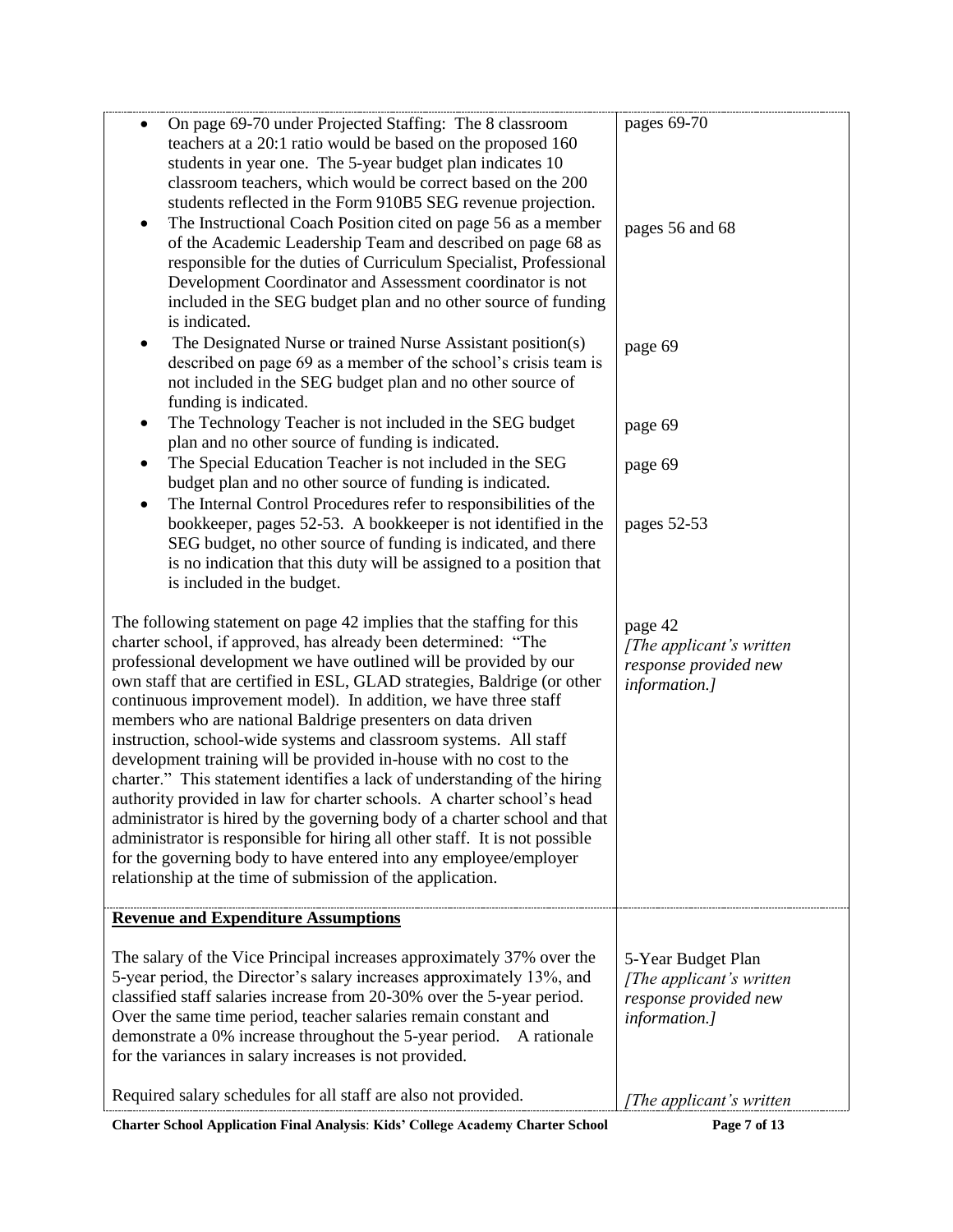|                                                                                                                                                                                                                                                                                                                                                                                                                                                                                                                                                                                                                                                                                                                                                                                                                                                                                                                                                                                                                                                                                                                                                                                                                                                                                                                                                                               | response provided new<br>information.]                                              |
|-------------------------------------------------------------------------------------------------------------------------------------------------------------------------------------------------------------------------------------------------------------------------------------------------------------------------------------------------------------------------------------------------------------------------------------------------------------------------------------------------------------------------------------------------------------------------------------------------------------------------------------------------------------------------------------------------------------------------------------------------------------------------------------------------------------------------------------------------------------------------------------------------------------------------------------------------------------------------------------------------------------------------------------------------------------------------------------------------------------------------------------------------------------------------------------------------------------------------------------------------------------------------------------------------------------------------------------------------------------------------------|-------------------------------------------------------------------------------------|
| The narrative description of the revenue and expenditure assumptions<br>does not provide sufficient detailed information to fully understand how<br>budgetary figures were determined. Some examples from pages 46-49<br>follow:                                                                                                                                                                                                                                                                                                                                                                                                                                                                                                                                                                                                                                                                                                                                                                                                                                                                                                                                                                                                                                                                                                                                              | pages 46-49<br>[The applicant's written]<br>response provided new<br>information.]  |
| No rationale is provided to understand why 18 teachers will be<br>hired for years 4 and 5 when based on the 910B5 student<br>projections of 320 for year 4 and 360 for year 5, 18 teachers<br>would not be required until year 5 when grade 8 would be<br>phased in.<br>No rationale is provided to understand why legal services for<br>the first and second year of operation are budgeted at \$2,000<br>and significantly increases to \$20,000 in years three and four.<br>No rationale is provided to understand why the amount<br>budgeted for Natural Gas/Propane drops from \$10,000 in the<br>$2nd$ year of operation to \$8,000 in the 3 <sup>rd</sup> , 4 <sup>th</sup> and 5 <sup>th</sup> year of<br>operation when the additional classrooms will be phased in.<br>Communication Services lacks detailed information to<br>comprehend why year 3 is budgeted at \$40,000 when years 1<br>and 2 are at \$5,000 and years 4 and 5 are at \$8,000.<br>No rationale is provided to understand why "Other Contact<br>$\bullet$<br>Services" is budgeted at \$2,000 in year one, \$40,000 in year 2,<br>\$35,400 in year 3, \$37,567.96 in year 4 and \$5,000 in year 5.<br>No rationale is provided to understand why food for student<br>nutrition purposes is budgeted at \$0 for year 1, \$10,000 for<br>years 2 and 3, \$8,108.01 for year 4 and \$0 for year 5. |                                                                                     |
| <b>Revenue Sources Other Than SEG Funds</b>                                                                                                                                                                                                                                                                                                                                                                                                                                                                                                                                                                                                                                                                                                                                                                                                                                                                                                                                                                                                                                                                                                                                                                                                                                                                                                                                   |                                                                                     |
| Revenue sources other than SEG funding are listed (e.g., Lease<br>Assistance, Instructional Materials, IDEA A and B, Title I, E-rate<br>grants, federal start-up funding, private sector grant opportunities);<br>however, projected amounts are not provided.                                                                                                                                                                                                                                                                                                                                                                                                                                                                                                                                                                                                                                                                                                                                                                                                                                                                                                                                                                                                                                                                                                                | page 50, top<br>[The applicant's written]<br>response provided new<br>information.] |
| <b>Expenditure Assumptions for Other Than SEG Funds</b>                                                                                                                                                                                                                                                                                                                                                                                                                                                                                                                                                                                                                                                                                                                                                                                                                                                                                                                                                                                                                                                                                                                                                                                                                                                                                                                       |                                                                                     |
| The narrative for expenditure assumptions for other than SEG funds<br>lacks significant detail by merely mentioning the types of revenues that<br>may be applied for and requested and not what these funds will be used<br>for.                                                                                                                                                                                                                                                                                                                                                                                                                                                                                                                                                                                                                                                                                                                                                                                                                                                                                                                                                                                                                                                                                                                                              | page 50<br>[The applicant's written]<br>response provided new<br>information.]      |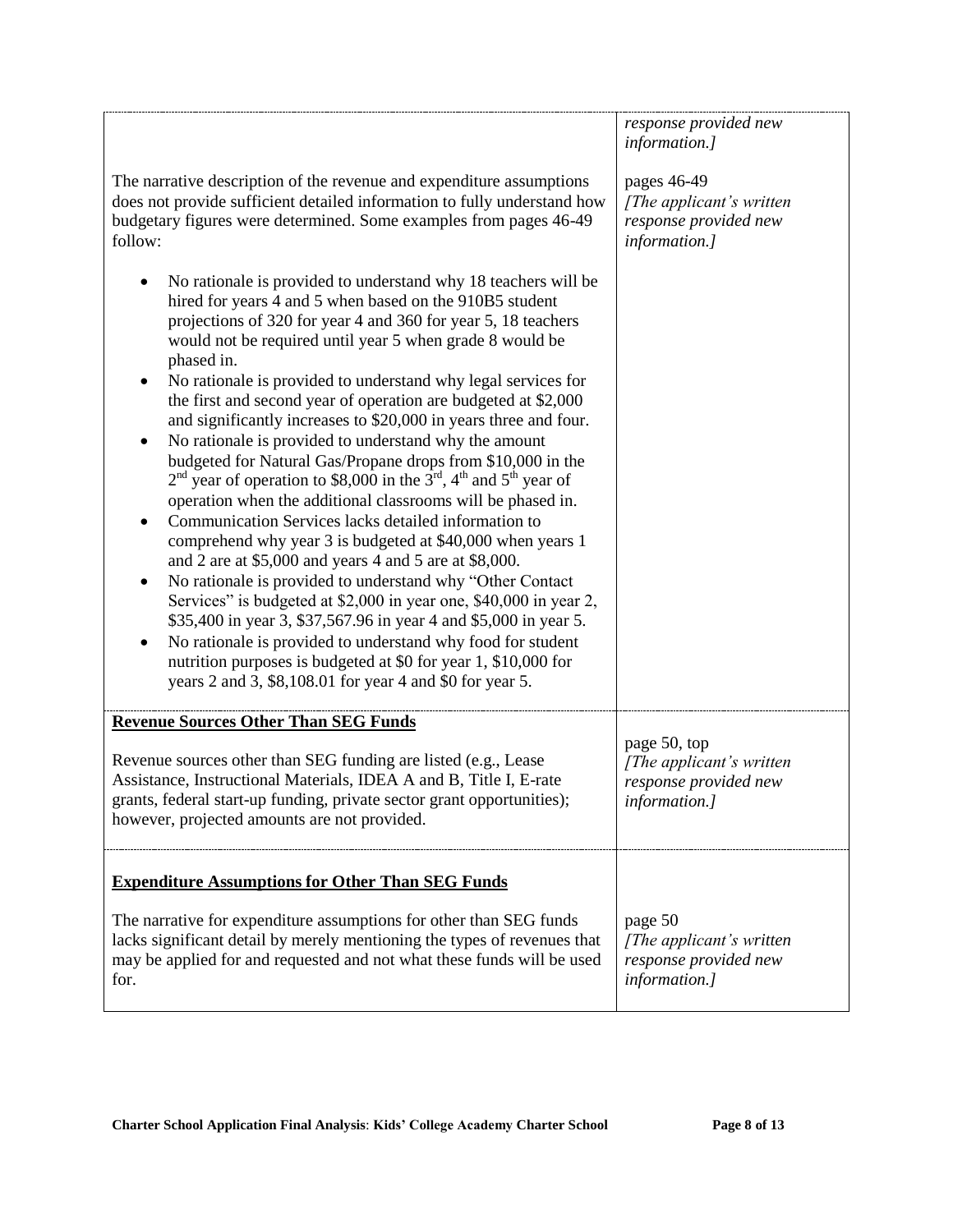#### **ANALYSIS: FISCAL MANAGEMENT**

| Criteria Not Sufficiently Addressed, Concerns & Additional Questions                                                                                                                                                                                                                                                                                                                                                                                                                                                | Reference                                                                                 |
|---------------------------------------------------------------------------------------------------------------------------------------------------------------------------------------------------------------------------------------------------------------------------------------------------------------------------------------------------------------------------------------------------------------------------------------------------------------------------------------------------------------------|-------------------------------------------------------------------------------------------|
| <b>Fiscal Management Plan</b>                                                                                                                                                                                                                                                                                                                                                                                                                                                                                       |                                                                                           |
| The Fiscal Management Plan contains a reference and blank spaces that<br>indicate it was not for KCAC:                                                                                                                                                                                                                                                                                                                                                                                                              |                                                                                           |
| Page 44 indicates that the district will estimate anticipated<br>special education enrollment for the charter school based on the<br>district's special education average enrollment and fund the<br>charter school based on that number is incorrect. As a state-<br>chartered school, Special Education funding is received directly<br>from the state. The district is not involved in allocating the<br>special education funding.                                                                              | page 44<br>[The applicant's written]<br>response provided new<br>information.]            |
| Several blank spaces exist on pages 43, 47 and 52 in the Fiscal<br>Management Plan narrative that were not filled in with the<br>school's name (or other information).                                                                                                                                                                                                                                                                                                                                              | pages 43, 47, 52<br>[The applicant's written]<br>response provided new<br>information.]   |
| <b>Internal Control Procedures</b>                                                                                                                                                                                                                                                                                                                                                                                                                                                                                  |                                                                                           |
|                                                                                                                                                                                                                                                                                                                                                                                                                                                                                                                     |                                                                                           |
| <b>Annual Audit of Financial Operations</b>                                                                                                                                                                                                                                                                                                                                                                                                                                                                         |                                                                                           |
| The descriptions provided regarding the annual audit are inconsistent.<br>On page 43 under Financial Plan and on page 61 under Audit, the<br>application states that KCAC agrees to contract with an independent,<br>outside auditor, pay for it and provide the audit results to PED. On<br>page 55 under Annual Audits, the application correctly states that the<br>school will be audited as a component unit of the Public Education<br>Department and will be responsible for paying its proportionate share. | pages 43, 61 and 55<br>[The applicant's written<br>response provided new<br>information.] |

# **IV. GOVERNANCE /MANAGEMENT PLAN**

The Governance/Management Plan should provide an understanding of how the school will be governed and managed. It should present a clear picture of the school's governance and management practices, what roles and responsibilities various groups and individuals will have, and how those groups will relate to one another. The Plan should outline how decisions are made at the school site, and provide a convincing picture of the school leadership's capacity to successfully operate the school. In addition, the governing body of a charter school is, first and foremost, publicly accountable for student academic performance and the expenditure of public funds.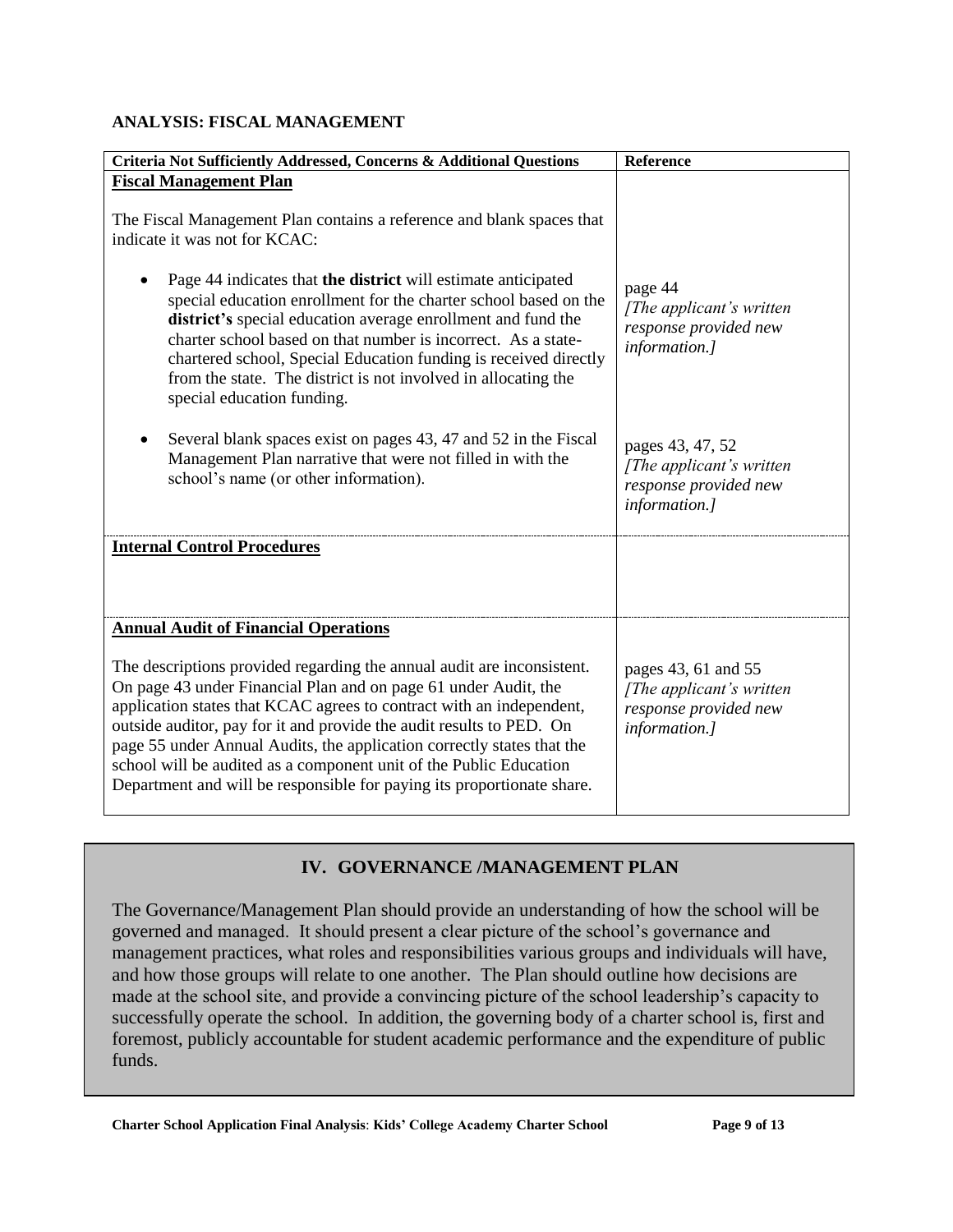#### **ANALYSIS: GOVERNANCE /MANAGEMENT STRUCTURE**

| Criteria Not Sufficiently Addressed, Concerns & Additional Questions                                                                                                                                                                                                                                                                                                                                                      | <b>Reference</b>                                                                            |
|---------------------------------------------------------------------------------------------------------------------------------------------------------------------------------------------------------------------------------------------------------------------------------------------------------------------------------------------------------------------------------------------------------------------------|---------------------------------------------------------------------------------------------|
| Governance and site-based management structure                                                                                                                                                                                                                                                                                                                                                                            |                                                                                             |
|                                                                                                                                                                                                                                                                                                                                                                                                                           |                                                                                             |
|                                                                                                                                                                                                                                                                                                                                                                                                                           |                                                                                             |
| Organizational chart and narrative description                                                                                                                                                                                                                                                                                                                                                                            |                                                                                             |
| In the narrative addressing how the school will be governed, the<br>Academic Leadership Team is identified as consisting of the Director,<br>Vice Principal and the Instructional Coach. The Instructional Coach<br>position is not included in the organizational chart, not included in the<br>SEG operating budget, and no information is provided in regard to<br>sources of funding other than SEG for the position. | pages $57-58$ and 68<br>[The applicant's written]<br>response provided new<br>information.] |

#### **ANALYSIS: DESCRIPTION OF THE GOVERNING BODY**

| Criteria Not Sufficiently Addressed, Concerns & Additional Questions                                                                                                                                                                                                                                                                                                | <b>Reference</b>                                                                       |
|---------------------------------------------------------------------------------------------------------------------------------------------------------------------------------------------------------------------------------------------------------------------------------------------------------------------------------------------------------------------|----------------------------------------------------------------------------------------|
| <b>Governing Body policies and procedures</b><br>On page 61 the application states that "The Governing Council's major<br>duties, responsibilities will include: Approving all major<br>educational and operational policies Approving all major<br>contracts." The Governing Council should approve all educational and<br>operational policies and all contracts. | page 61, bottom<br>[The applicant's written]<br>response provided new<br>information.] |
| List of governing body members and qualifications                                                                                                                                                                                                                                                                                                                   |                                                                                        |
| Staff, families, and community involvement in governance                                                                                                                                                                                                                                                                                                            |                                                                                        |

#### **ANALYSIS: SCHOOL ORGANIZATIONAL STRUCTURE**

| Criteria Not Sufficiently Addressed, Concerns & Additional Questions                                                                                                                                                                                                                                             | Reference                                                                                     |
|------------------------------------------------------------------------------------------------------------------------------------------------------------------------------------------------------------------------------------------------------------------------------------------------------------------|-----------------------------------------------------------------------------------------------|
| Job descriptions for all organizational chart positions                                                                                                                                                                                                                                                          |                                                                                               |
| A job description is provided for the Instructional Coach position;<br>however it is not included on the organizational chart, is not included in<br>the SEG operating budget, and no information is provided in regard to<br>other sources of funding for this key position of the Academic<br>Leadership Team. | pages $57-58$ and $68$<br>[The applicant's written]<br>response provided new<br>information.] |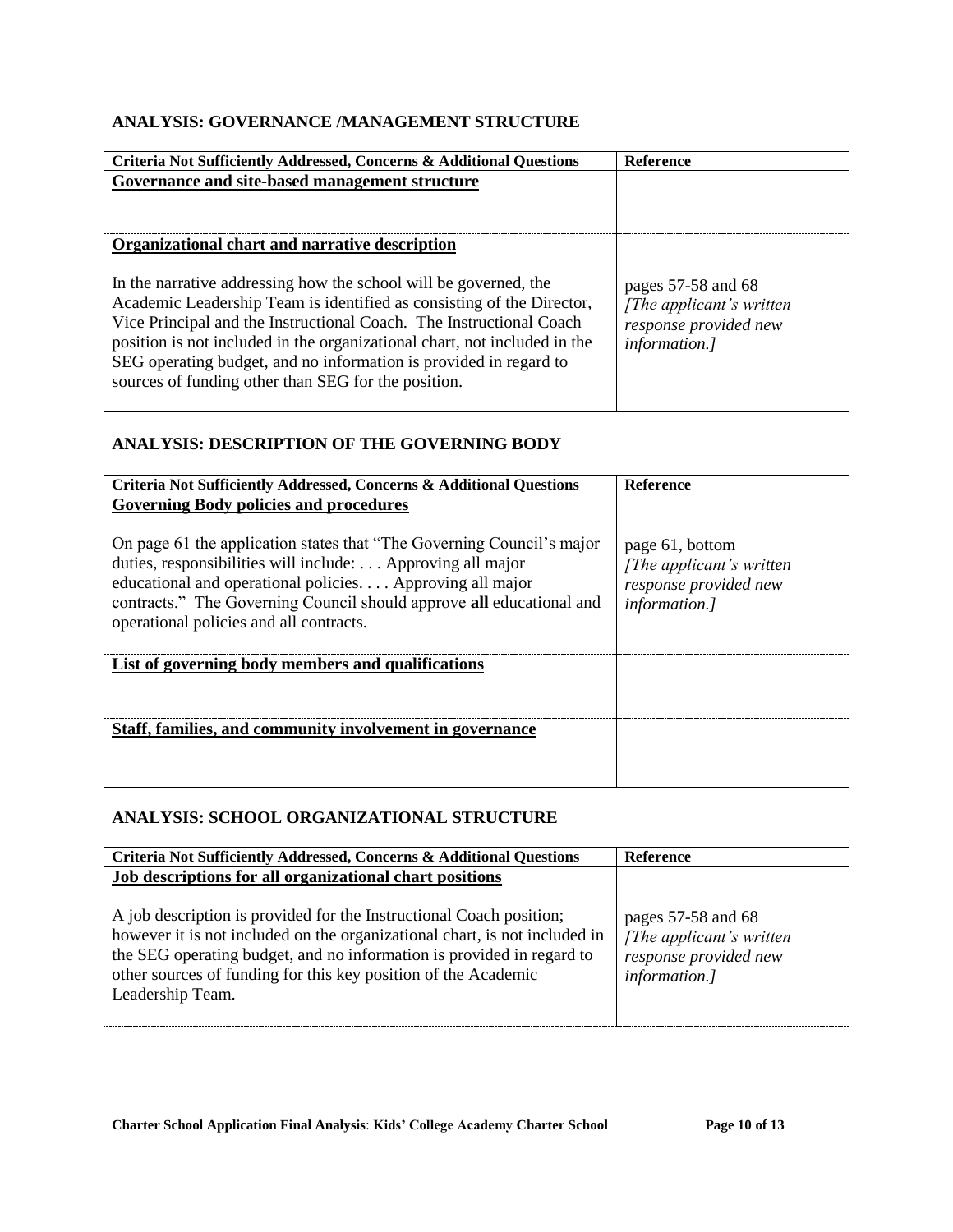| Years 1-5 staffing plan with pupil-teacher ratio supporting<br>educational plan                                                                                  |                                                                                          |
|------------------------------------------------------------------------------------------------------------------------------------------------------------------|------------------------------------------------------------------------------------------|
| The staffing plan for each year of the first charter term presented on<br>page 69 does not match the 5-year budget plan. (See notes in Budget<br>section above.) | page 69 and Budget<br>[The applicant's written<br>response provided new<br>information.] |

#### **ANALYSIS: EMPLOYEE RELATIONS**

| Criteria Not Sufficiently Addressed, Concerns & Additional Questions                                                                                                                                                                                                                                                                                                                                                                                                                                                                                                              | Reference                                                                                |
|-----------------------------------------------------------------------------------------------------------------------------------------------------------------------------------------------------------------------------------------------------------------------------------------------------------------------------------------------------------------------------------------------------------------------------------------------------------------------------------------------------------------------------------------------------------------------------------|------------------------------------------------------------------------------------------|
| <b>School's personnel policies and procedures</b>                                                                                                                                                                                                                                                                                                                                                                                                                                                                                                                                 |                                                                                          |
| The Reference to the Nepotism Policy in Charter Schools Act [22-8B-<br>10] is outdated; Statute has been updated to include "brother, brother-<br>in-law, sister or sister-in-law".                                                                                                                                                                                                                                                                                                                                                                                               | page 73 top<br>[The applicant's written<br>response provided new<br>information.]        |
| Certified teachers and Educational Assistants will operate under a 182-<br>day contract; in addition, they will have an additional 20 professional<br>development days. No information is provided in the narrative or the<br>budget to indicate how the 20 additional days will be funded.                                                                                                                                                                                                                                                                                       | page 74<br>[The applicant's written]<br>response provided new<br>information.]           |
| "The Director will be a member of the Governing Council without<br>voting privileges. The Governing Council may choose to vote the<br>authorized agent (which may be NMPED as an ex-officio member of<br>the Governing council with no voting privileges)." Section 22-21-1<br>NMSA 1978 prohibits such individuals from serving on the board as<br>ex-officio members.                                                                                                                                                                                                           | page 73<br>[The applicant's written]<br>response provided new<br>information.]           |
| The following sentence under "Proposed Employee Contracts" on page<br>74 is incomplete and does not sufficiently explain how a contract with<br>employees will be executed: "Written employment contracts between<br>KCAC and the governing council."                                                                                                                                                                                                                                                                                                                             | page 74<br>[The applicant's written]<br>response provided new<br>information.]           |
| Insufficient information is provided to clearly understand the meaning<br>of the following paragraph: "The Governing council will be consistent<br>with the best practices of the Non-Profit Corporation Act, 1995, in<br>developing the responsibility of running the charter school to the charter<br>school Administrator." No documentation or citation is provided for<br>the Non-Profit Corporation Act, 1995. Additionally, the statement: "<br>developing the responsibility of running the charter school to the charter<br>school Administrator" is not understandable. | page 75<br>page 75<br>[The applicant's written<br>response provided new<br>information.] |
| The following provisions included in the Employee Relations<br>subsection incorrectly identify the Governing Council as having<br>ultimate firing authority for the school:                                                                                                                                                                                                                                                                                                                                                                                                       | page 75<br>The applicant's written                                                       |

**Charter School Application Final Analysis**: **Kids' College Academy Charter School Page 11 of 13**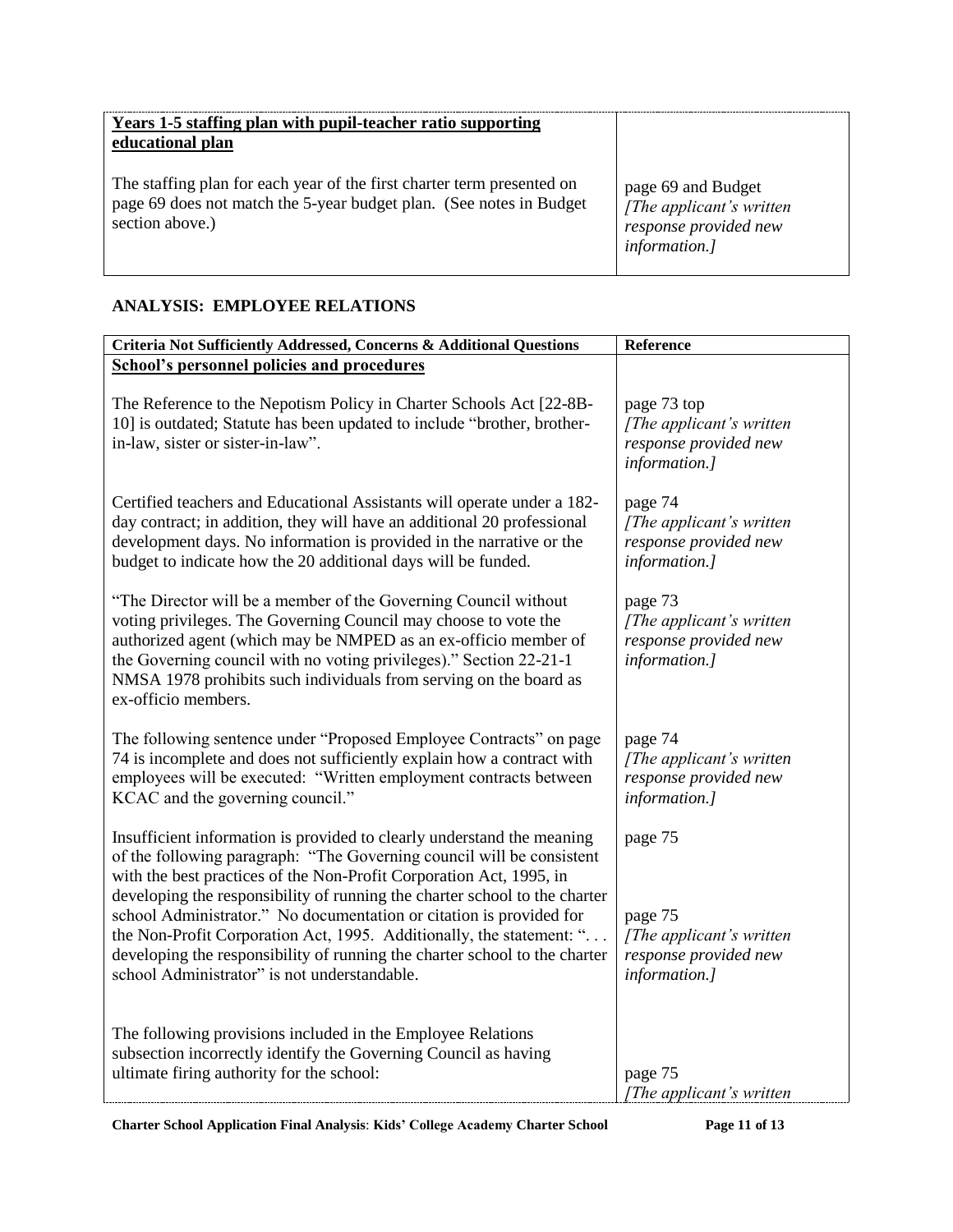| On page 75 under "Contracted Staff": "Dismissals from the<br>$\bullet$<br>school faculty and/or staff must be reviewed and approved by<br>the Governing Council."<br>"The Governing council will not be involved in the day to day<br>details of running the school, dealing with specific personnel<br>issues (unless a conflict arises with the Director's hiring, or<br>addressing individual student needs)."                                                     | response provided new<br>information.]                                            |
|-----------------------------------------------------------------------------------------------------------------------------------------------------------------------------------------------------------------------------------------------------------------------------------------------------------------------------------------------------------------------------------------------------------------------------------------------------------------------|-----------------------------------------------------------------------------------|
| Proposed salary schedules for all employees                                                                                                                                                                                                                                                                                                                                                                                                                           |                                                                                   |
| Proposed salary schedules are not provided.                                                                                                                                                                                                                                                                                                                                                                                                                           | [The applicant's written]<br>response provided new<br>information.]               |
| <b>Evaluation process for staff</b>                                                                                                                                                                                                                                                                                                                                                                                                                                   |                                                                                   |
| The following provision in the "Proposed Formal Staff Evaluation"<br>Process" presented on pages 79-80 incorrectly identify the Governing<br>Council as having ultimate firing authority for the school:<br>"In the event of an evaluation rebuttal, the teacher reserves the<br>right to address the Governing Council. The Governing<br>Council will than make a decision based on information                                                                      | pages 79-80<br>[The applicant's written<br>response provided new<br>information.] |
| presented in a closed-session which the director will not attend.<br>The decision made by the Governing council will follow with<br>an open meeting with said employee."                                                                                                                                                                                                                                                                                              |                                                                                   |
| <b>Staff discipline process</b>                                                                                                                                                                                                                                                                                                                                                                                                                                       |                                                                                   |
| The proposed staff discipline process presented on pages 81-82<br>incorrectly provides the Governing Council with a role in disciplining<br>the employees. Discipline is entirely under the control of the<br>administrator. For example, on page 81 under Step 2, the employee<br>does not have the right to a hearing as stated:                                                                                                                                    | pages 81-82<br>[The applicant's written<br>response provided new<br>information.] |
| "The employee may make a written request within ten days of<br>presentation of the complaint/grievance to the Director for a hearing. If<br>a written request is not timely submitted, the grievance shall be<br>considered resolved. If submitted in a timely fashion, the Governing<br>Council President/designee will schedule a closed hearing within ten<br>days of the request, before a committee composed of staff, parent and<br>community representatives." | page 81                                                                           |

# **ANALYSIS: STUDENT ENROLLMENT PROCEDURES AND DISCIPLINE POLICY**

| Criteria Not Sufficiently Addressed, Concerns & Additional Questions                                                                           | Reference                                                                 |
|------------------------------------------------------------------------------------------------------------------------------------------------|---------------------------------------------------------------------------|
| School enrollment policies and procedures                                                                                                      |                                                                           |
| The following statement is with information provided for the first year<br>projected enrollment and grade-level phase-in plan presented in the | page 83<br>$\int$ <i>The applicant's written</i><br>response provided new |

**Charter School Application Final Analysis**: **Kids' College Academy Charter School Page 12 of 13**